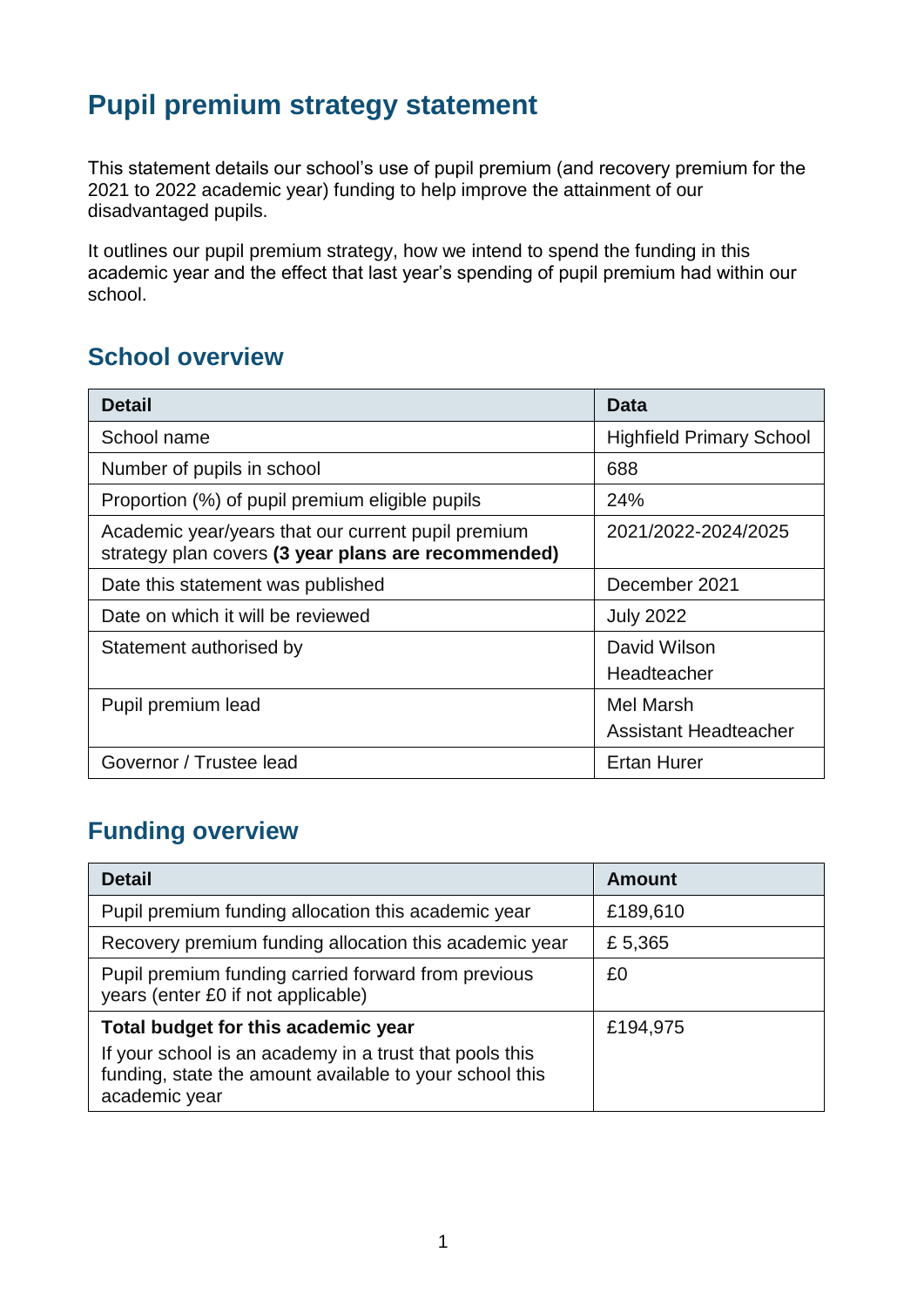## **Part A: Pupil premium strategy plan**

#### **Statement of intent**

*Our intention is that all pupils, irrespective of their backgrounds, starting points or the challenges they face, make good progress and achieve high attainment across all subject areas. The focus of our pupil premium strategy is to support disadvantaged pupils to achieve their goal and reach their full potential, including progress for those who are already high attainers.* 

*We will consider the challenges faced by vulnerable pupils, such as those with additional needs and those who have support from outside agencies. The activity we have outlined in this statement is also intended to support their needs.* 

*At Highfield we want our children to be knowledgeable of the world around them and to develop the skills and values to be successful and make positive contribution to society. We have high aspirations and ambitions for all of our children and believe that no child should be left behind. At Highfield Primary School we are determined to ensure that our children are given every chance to realise their full potential and aspire to do their best in order to develop into courteous individuals who make the most of opportunities that come their way.* 

*Learning at Highfield is engaging, interactive and includes a range of experiences within the classroom and beyond. Children will be challenged and supported to achieve their potential. High-quality teaching with a focus on higher-order questioning, feedback and challenge, is at the heart of our approach. Our curriculum is designed to be meaningful and purposeful, including practical, hands-on activities. We ensure we take every opportunity to promote learning beyond the classroom-outdoors and further afield on trips and excursions. This is proven to have the greatest impact on closing the disadvantage attainment gap and at the same time, will benefit the nondisadvantaged pupils in our school. Implicit in the intended outcomes detailed below, is the intention that the non-disadvantaged pupils' attainment will be sustained and improved alongside good progress for the disadvantaged pupils.* 

*Our approach will be responsive to common challenges but also responsive to specific individual needs. We use robust diagnostic assessments and pupil voice, not assumptions about the impact of disadvantage. The approaches we use ensure pupils develop, progress and excel in academic, emotional and spiritual life. To ensure our approaches are effective we will:*

- *Ensure challenge is effective and all disadvantaged are challenged so they can progress and achieve*
- *Ensure swift identification of needs and implementation of support*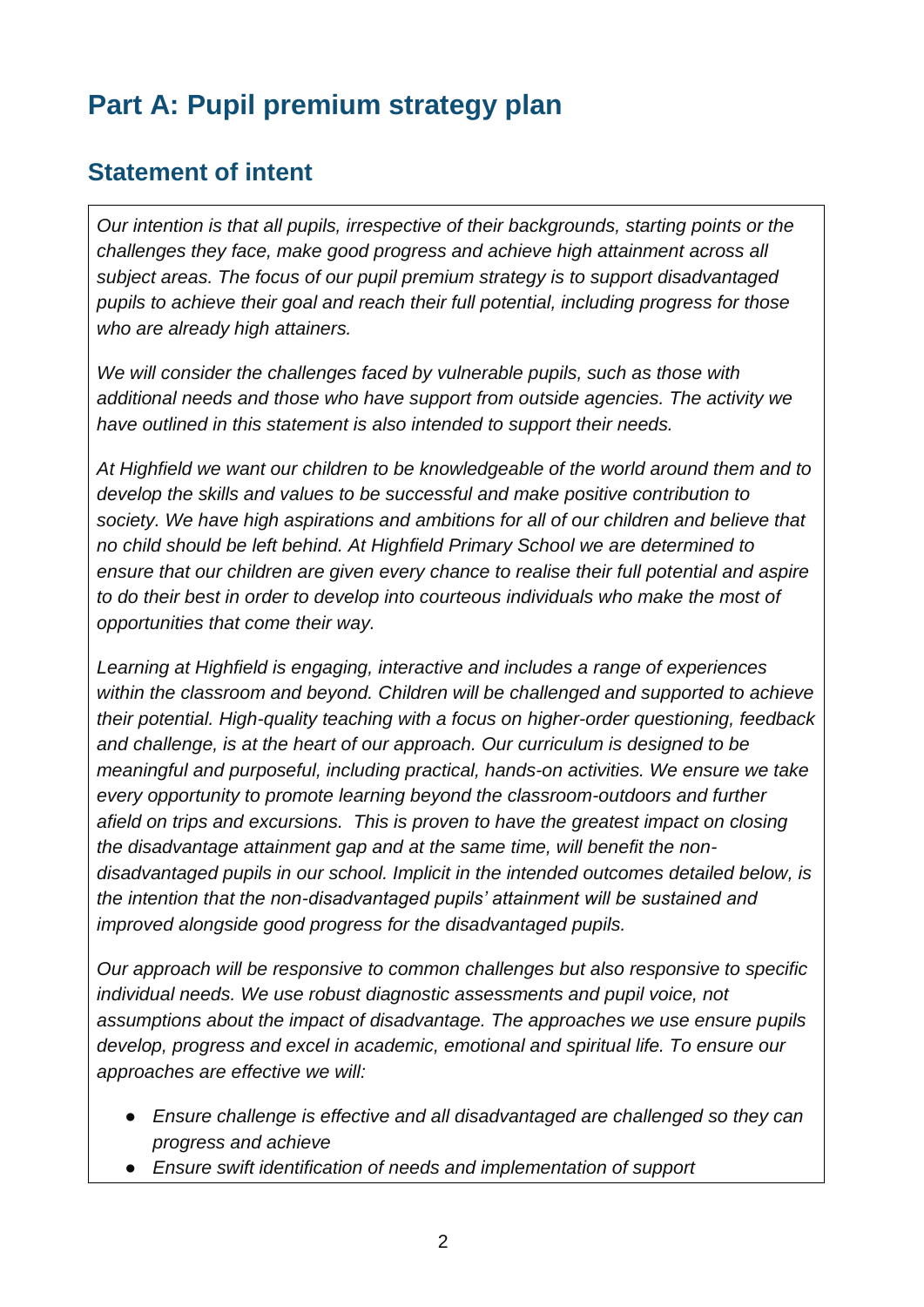● *Ensure the whole school has high expectations of what disadvantage pupils can achieve.* 

### **Challenges**

This details the key challenges to achievement that we have identified among our disadvantaged pupils.

| <b>Challenge</b><br>number | <b>Detail of challenge</b>                                                                                                                                                                                                                                                                                                                                                                                                                                                                                                                                                                                                                                                                                                                                                                                                                                                                                                                                                                                                                                                                                                                                                                                                                                                                                                                                                                 |
|----------------------------|--------------------------------------------------------------------------------------------------------------------------------------------------------------------------------------------------------------------------------------------------------------------------------------------------------------------------------------------------------------------------------------------------------------------------------------------------------------------------------------------------------------------------------------------------------------------------------------------------------------------------------------------------------------------------------------------------------------------------------------------------------------------------------------------------------------------------------------------------------------------------------------------------------------------------------------------------------------------------------------------------------------------------------------------------------------------------------------------------------------------------------------------------------------------------------------------------------------------------------------------------------------------------------------------------------------------------------------------------------------------------------------------|
| 1                          | Gaps in oral language skills and vocabulary. Assessments, learning walks,<br>book looks and pupil conferencing show that there are gaps for many<br>disadvantaged pupils with their oral language skills and vocabulary. These are<br>evident through EYFS to KS2. EYFS baseline for Reception (September 2021)<br>in Speaking, shows that 37% of Pupil premium pupils are at ARE whilst 63% of<br>Non-Pupil premium pupils are at ARE. Language gaps are more prevalent<br>among our disadvantaged pupils.                                                                                                                                                                                                                                                                                                                                                                                                                                                                                                                                                                                                                                                                                                                                                                                                                                                                                |
| $\overline{2}$             | Lower attainment in reading Assessments, observations and pupil<br>conferencing shows that disadvantaged pupils generally have more challenges<br>and barriers when learning to read and when learning phonic skills. From our<br>internal Year 1 Summer 21 phonic assessments, there were significant gaps<br>between disadvantaged and non-disadvantaged pupils' attainment. Internal<br>data shows that Pupil Premium pupils make slower but steady progress in<br>reading than Non-Pupil Premium pupils. However, this gap narrows as pupils<br>move through the school. By the end of Year 6 our Pupil Premium Pupils are<br>in line or slightly out-perform Non-Pupil Premium pupils. This has now been a<br>three-year trend.                                                                                                                                                                                                                                                                                                                                                                                                                                                                                                                                                                                                                                                       |
| 3                          | Social, emotional needs of disadvantaged pupils: Our assessments, pupil<br>voice, discussions and learning walks show that some pupils who are<br>disadvantaged have a lower self-esteem, lower confidence, resilience and<br>lower aspirations than their peers. Our assessments (including well-being<br>assessments on return to school after both school closures), pupil<br>conferencing and observations show that the education and well-being of our<br>disadvantaged pupils has been impacted by the National school closures<br>which is supported by the national trend. Due to a generally lower<br>engagement of remote learning and lack of enrichment opportunities,<br>knowledge gaps leading to pupils falling behind in achieving age related<br>expectations has occurred. Also, some disadvantaged pupils are displaying<br>signs of increased anxiety which impacts their attainment. From our return to<br>school Well-Being Assessments, 70 pupils (41 of whom are disadvantaged)<br>required additional support with emotional and social needs after school<br>closure. They have all had some form of intervention and some are still<br>receiving this support. Currently, 50% of pupils attending sessions with our<br>Place2Be counsellor are disadvantaged pupils and 55% of pupils who attend<br>Place2talk (short counselling sessions) are disadvantaged. |
| 4                          | Attendance: Whilst our disadvantaged pupils' attendance is improving as a<br>group and is in line with our non-disadvantaged pupils (last year 96.1%), we                                                                                                                                                                                                                                                                                                                                                                                                                                                                                                                                                                                                                                                                                                                                                                                                                                                                                                                                                                                                                                                                                                                                                                                                                                  |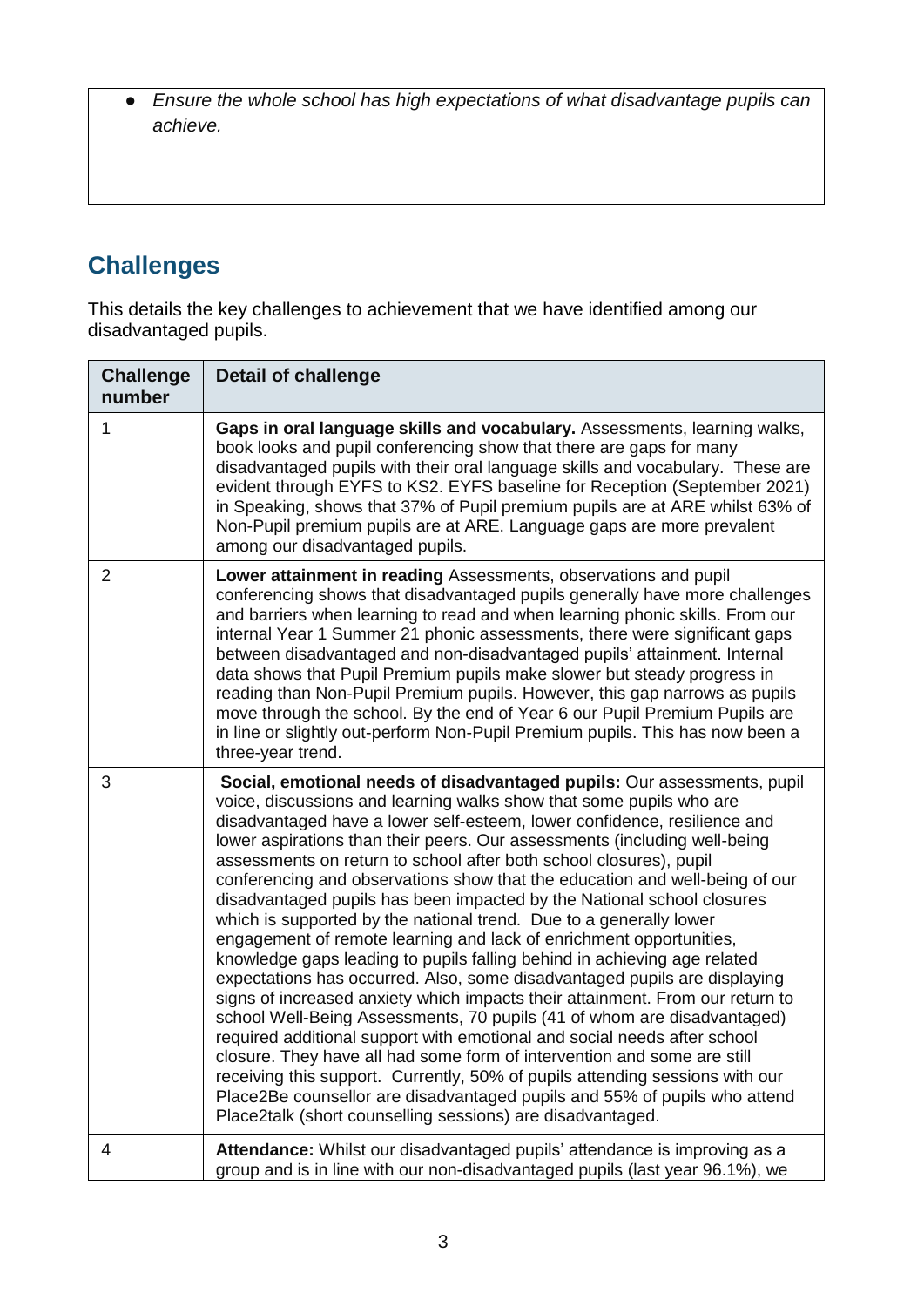| will be targeting specific individuals (persistent absences) for improvement in |
|---------------------------------------------------------------------------------|
| their attendance.                                                               |

#### **Intended outcomes**

This explains the outcomes we are aiming for **by the end of our current strategy plan**, and how we will measure whether they have been achieved.

| <b>Intended outcome</b>                                                                                                                                                                                                      | <b>Success criteria</b>                                                                                                                                                                                                                                                                                                                                                                                                                                                                                   |
|------------------------------------------------------------------------------------------------------------------------------------------------------------------------------------------------------------------------------|-----------------------------------------------------------------------------------------------------------------------------------------------------------------------------------------------------------------------------------------------------------------------------------------------------------------------------------------------------------------------------------------------------------------------------------------------------------------------------------------------------------|
| Improved oral acquisition and vocabulary<br>among disadvantaged pupils                                                                                                                                                       | Assessments and observations indicate a<br>significant improvement in oral language<br>among disadvantaged pupils. This will be<br>evident when triangulated with other<br>sources such as learning walks, pupil voice<br>and book looks. Reception end of Year<br>data will show an increase of 20% of<br>disadvantaged pupils at ARE for speaking.                                                                                                                                                      |
| Improved reading attainment<br>Reduced gap in reading attainment between<br>disadvantaged and non-disadvantaged at<br>Year <sub>2</sub><br>Higher number of disadvantaged pupils pass<br>the phonic screening test in Year 1 | KS1 reading outcomes in 2024/2025 shows<br>that more than 65-70% of disadvantaged<br>pupils met age related expectations.<br>KS2 reading outcomes in 2024/25 shows<br>that disadvantaged pupils will continue to be<br>in line with non-disadvantaged pupils at<br>ARE and Greater Depth.<br>Year 1 Phonic Screening shows over a<br>three-year trend that an average of 70% of<br>disadvantaged pupils pass.                                                                                             |
| To achieve and sustain improved well-being<br>for all our pupils, particularly our<br>disadvantaged pupils. To raise their<br>aspirations, self-esteem and confidence                                                        | Sustained high levels of well-being from<br>2024/25 demonstrated by<br>Pupil conferencing<br>$\bullet$<br>Parent surveys<br>$\bullet$<br><b>Teacher observations</b><br>$\bullet$<br>Sustain number of disadvantaged<br>$\bullet$<br>pupils in enrichment activities.<br>Learning walks (engagement in<br>$\bullet$<br>lessons)<br>Monitoring of well-being<br>$\bullet$<br>interventions.<br>Improved attainment in<br>disadvantaged pupils<br>Attendance with the disadvantaged<br>is sustained at 96%+ |
| To improve attendance for focused, specific<br>persistent absences                                                                                                                                                           | Sustained high attendance for<br>disadvantaged as a group-96% and over.                                                                                                                                                                                                                                                                                                                                                                                                                                   |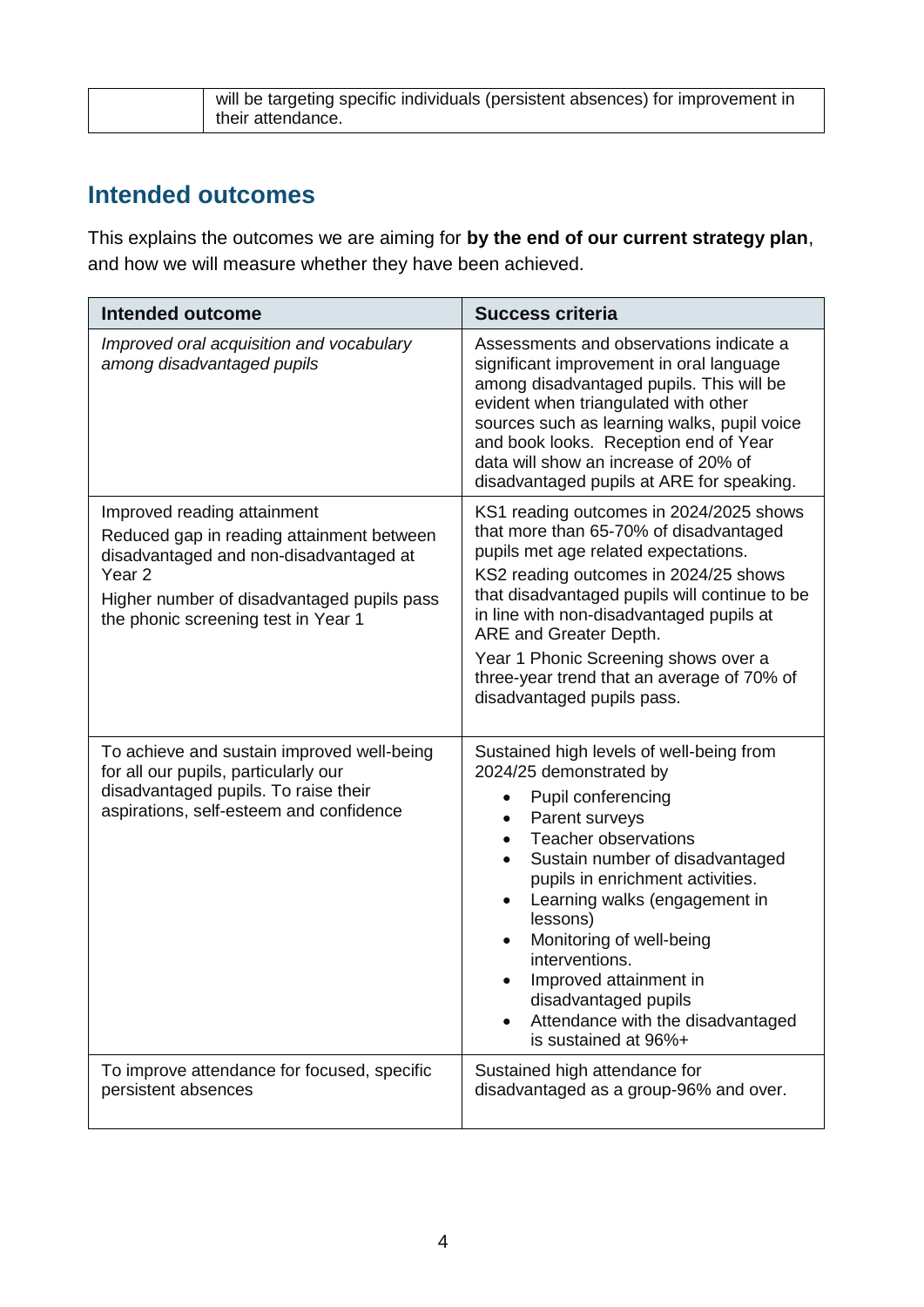### **Activity in this academic year**

This details how we intend to spend our pupil premium (and recovery premium funding) **this academic year** to address the challenges listed above.

#### **Teaching (for example, CPD, recruitment and retention)**

Budgeted cost: £ *97,955*

| <b>Activity</b>                                                                                                                                                                                                                                                                                                                                                                        | <b>Evidence that supports this</b><br>approach                                                                                                                                                                                                                                                                                                                                                                                                                                                                                                                                                                                     | <b>Challenge</b><br>number(s)<br>addressed |
|----------------------------------------------------------------------------------------------------------------------------------------------------------------------------------------------------------------------------------------------------------------------------------------------------------------------------------------------------------------------------------------|------------------------------------------------------------------------------------------------------------------------------------------------------------------------------------------------------------------------------------------------------------------------------------------------------------------------------------------------------------------------------------------------------------------------------------------------------------------------------------------------------------------------------------------------------------------------------------------------------------------------------------|--------------------------------------------|
| Oral language<br>interventions and<br>embedding dialogue<br>activities across the<br>school to support<br>pupils to articulate<br>key ideas,<br>consolidate<br>understanding and<br>extend vocabulary.<br>Interventions are<br>planned for across<br>the school to improve<br>vocabulary skills. An<br>example of these are:<br>Neli Programme,<br>Early Communication,<br>Talk Boost. | Oral language interventions and<br>dialogic activities such as high<br>quality classroom discussion are<br>inexpensive to implement with high<br>impact on reading and writing. They<br>have a positive impact on pupils'<br>language skills<br>https://educationendowmentfoundation.<br>org.uk/education-evidence/teaching-<br>learning-toolkit/oral-language-<br><i>interventions</i><br>https://educationendowmentfoundation.<br>org.uk/education-evidence/evidence-<br>reviews/early-language<br>https://d2tic4wvo1iusb.cloudfront.net/ee<br>f-guidance-reports/literacy-ks-<br>1/Supporting oral language developm<br>ent.pdf | 1,2                                        |
| Purchase of a DFE<br>validated Systematic<br><b>Synthetic Phonics</b><br>programme to secure<br>phonics teaching<br>across the whole school<br>Little Wandle Scheme<br>https://www.littlewand<br>lelettersandsounds.or<br><u>g.uk/</u><br>Whole school<br><b>Training from January</b><br>2022                                                                                         | Phonics approaches have a strong<br>evidence base that indicates a positive<br>impact on the accuracy of word reading<br>(not comprehension)<br>English Subject lead has researched<br>the most appropriate scheme for our<br>school<br>Little Wandle has been validated by the<br><b>DFE</b><br>https://educationendowmentfoundation.<br>org.uk/education-evidence/teaching-<br>learning-toolkit/phonics                                                                                                                                                                                                                          | $\overline{2}$                             |
| <b>Embedding RSE new</b><br>curriculum and policy<br>Improving the quality of<br><b>SEI learning. SEL</b><br>approaches such as the                                                                                                                                                                                                                                                    | There is extensive research and<br>evidence associating childhood<br>social and emotional skills with<br>improved outcomes at school and<br>later in life in areas such as                                                                                                                                                                                                                                                                                                                                                                                                                                                         | 3,4                                        |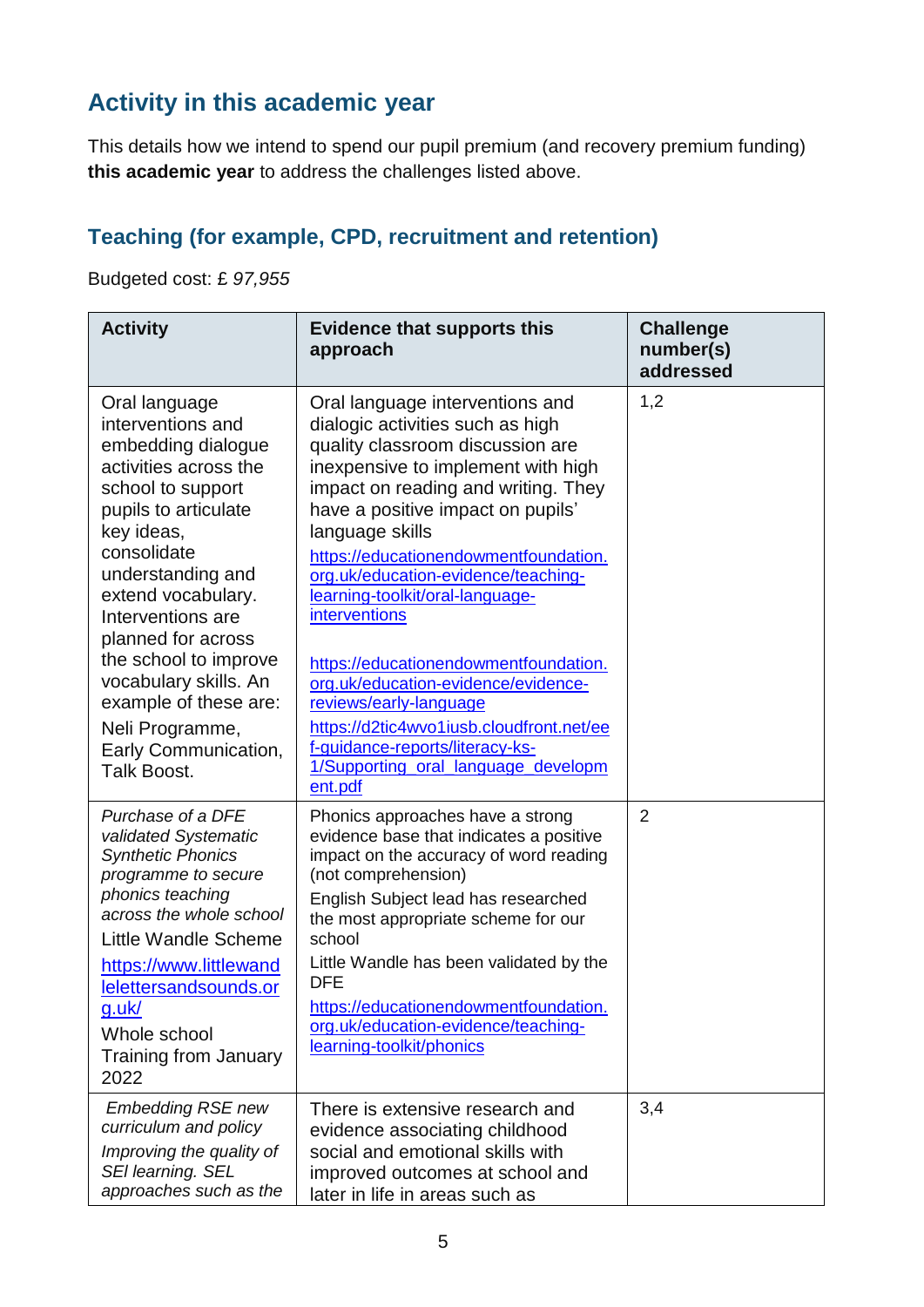| SMILE approach will be<br>embedded into routine<br>practice and supported<br>by Professional CPD for<br>staff. | behaviour and relationships,<br>academic performance<br>https://assets.publishing.service.gov.uk/<br>government/uploads/system/uploads/att<br>achment_data/file/1019542/Relationshi<br>ps Education Relationships and Sex<br><b>RSE</b><br>Education<br>and Health Educa<br>tion.pdf                                                                                                                                                                                                             |     |
|----------------------------------------------------------------------------------------------------------------|--------------------------------------------------------------------------------------------------------------------------------------------------------------------------------------------------------------------------------------------------------------------------------------------------------------------------------------------------------------------------------------------------------------------------------------------------------------------------------------------------|-----|
| Continue to employ<br>Place2Be and<br>Place2Talk sessions<br>with a counsellor for 2<br>days a week.           | https://d2tic4wvo1iusb.cloudfront.net/do<br>cuments/guidance/Social_and_Emotion<br>al_School_Survey.pdf<br>https://www.place2be.org.uk/<br>There is extensive research and<br>evidence associating childhood social<br>and emotional skills with improved<br>outcomes at school and later in life in<br>areas such as behaviour and<br>relationships, academic performance. It<br>is proven that giving opportunities for<br>pupils to talk has a big impact on<br>children's mental well-being. | 3,4 |

#### **Targeted academic support (for example, tutoring, one-to-one support structured interventions)**

Budgeted cost: £ 40,703

| <b>Activity</b>                                                                          | <b>Evidence that supports this</b><br>approach                                                                                                                                                                                                                                 | <b>Challenge</b><br>number(s)<br>addressed |
|------------------------------------------------------------------------------------------|--------------------------------------------------------------------------------------------------------------------------------------------------------------------------------------------------------------------------------------------------------------------------------|--------------------------------------------|
| Reading Intervention<br>1:3 National Tutoring<br>Programme                               | Tuition targeted at the specific needs<br>and knowledge gaps can be an<br>effective method to support low<br>attaining pupils or those falling behind.<br>https://educationendowmentfoundation.<br>org.uk/education-evidence/teaching-<br>learning-toolkit/small-group-tuition | 2                                          |
| Additional phonics in<br>Year 1 for<br>disadvantaged pupils in<br>school x 10 mins daily | Phonics approaches have a strong<br>evidence base that indicates a<br>positive impact on the accuracy of<br>word reading (not comprehension)                                                                                                                                   | 1, 2                                       |
|                                                                                          | https://educationendowmentfoundation.<br>org.uk/education-evidence/teaching-<br>learning-toolkit/phonics                                                                                                                                                                       |                                            |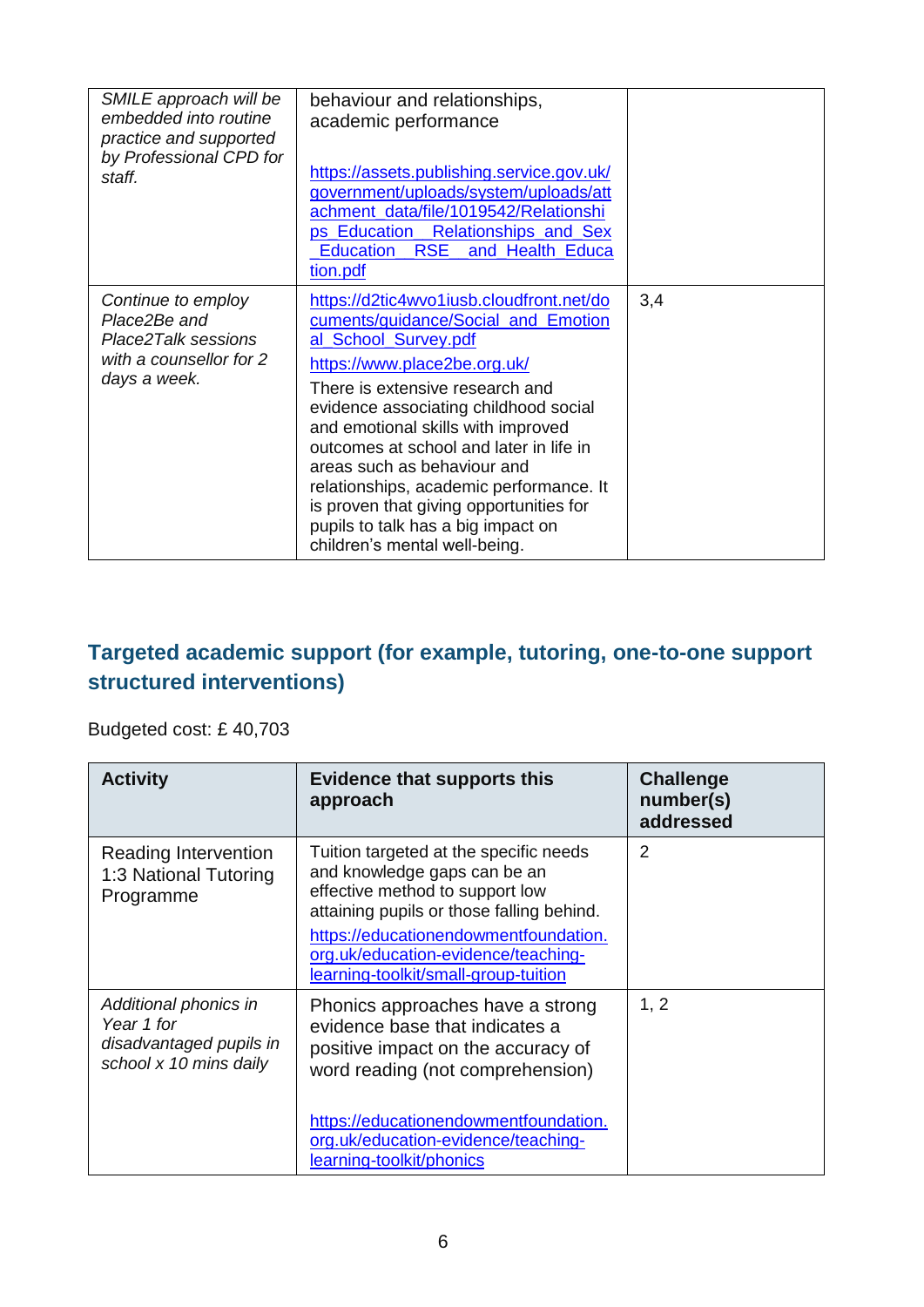| Neli programme                                                                                                                     | Oral language interventions and<br>dialogic activities such as high<br>quality classroom discussion are<br>inexpensive to implement with high<br>impact on reading and writing. They<br>have a positive impact on pupils'<br>language skills<br>https://www.elklan.co.uk/NELI/<br>https://educationendowmentfoundation.<br>org.uk/education-evidence/teaching-<br>learning-toolkit/oral-language-<br>interventions | 1       |
|------------------------------------------------------------------------------------------------------------------------------------|--------------------------------------------------------------------------------------------------------------------------------------------------------------------------------------------------------------------------------------------------------------------------------------------------------------------------------------------------------------------------------------------------------------------|---------|
| Interventions PE,<br>Nurture, Art and Phonics<br>Well- being<br>interventions/clubs such<br>as a KS1 Nurture club<br>and Art club. | Based on our own experiences of<br>evidence from speaking to pupils, pupil<br>conferencing and learning walks. These<br>interventions all have a big impact on<br>disadvantaged pupils' well-being and<br>learning.<br>https://d2tic4wvo1iusb.cloudfront.net/do<br>cuments/guidance/Arts_Education_Revi<br>ew.pdf                                                                                                  | 1,2,3,4 |

#### **Wider strategies (for example, related to attendance, behaviour, wellbeing)**

Budgeted cost: £ *56,317*

| <b>Activity</b>                                                                                                      | <b>Evidence that supports this</b><br>approach                                                                                                                                                                                                                                                                                                                                                                                                                                                                                                 | <b>Challenge</b><br>number(s)<br>addressed |
|----------------------------------------------------------------------------------------------------------------------|------------------------------------------------------------------------------------------------------------------------------------------------------------------------------------------------------------------------------------------------------------------------------------------------------------------------------------------------------------------------------------------------------------------------------------------------------------------------------------------------------------------------------------------------|--------------------------------------------|
| Enrichment<br>opportunities-<br><b>External Art club</b><br>funded for x2<br>disadvantaged pupils<br>every half term | https://d2tic4wvo1iusb.cloudfront.net/do<br>cuments/guidance/Arts Education Revi<br>ew.pdf<br>All children, including those from<br>disadvantaged backgrounds, deserve a<br>well-rounded, culturally rich, education.<br>It has been said that arts education can<br>directly improve pupil attainment.<br>Whilst, this is still a subject being<br>analysed, it is clear that art at our<br>school and art interventions has an<br>impact on pupils' academic attainment<br>alongside an improvement in pupils<br>confidence and self-esteem. | 3                                          |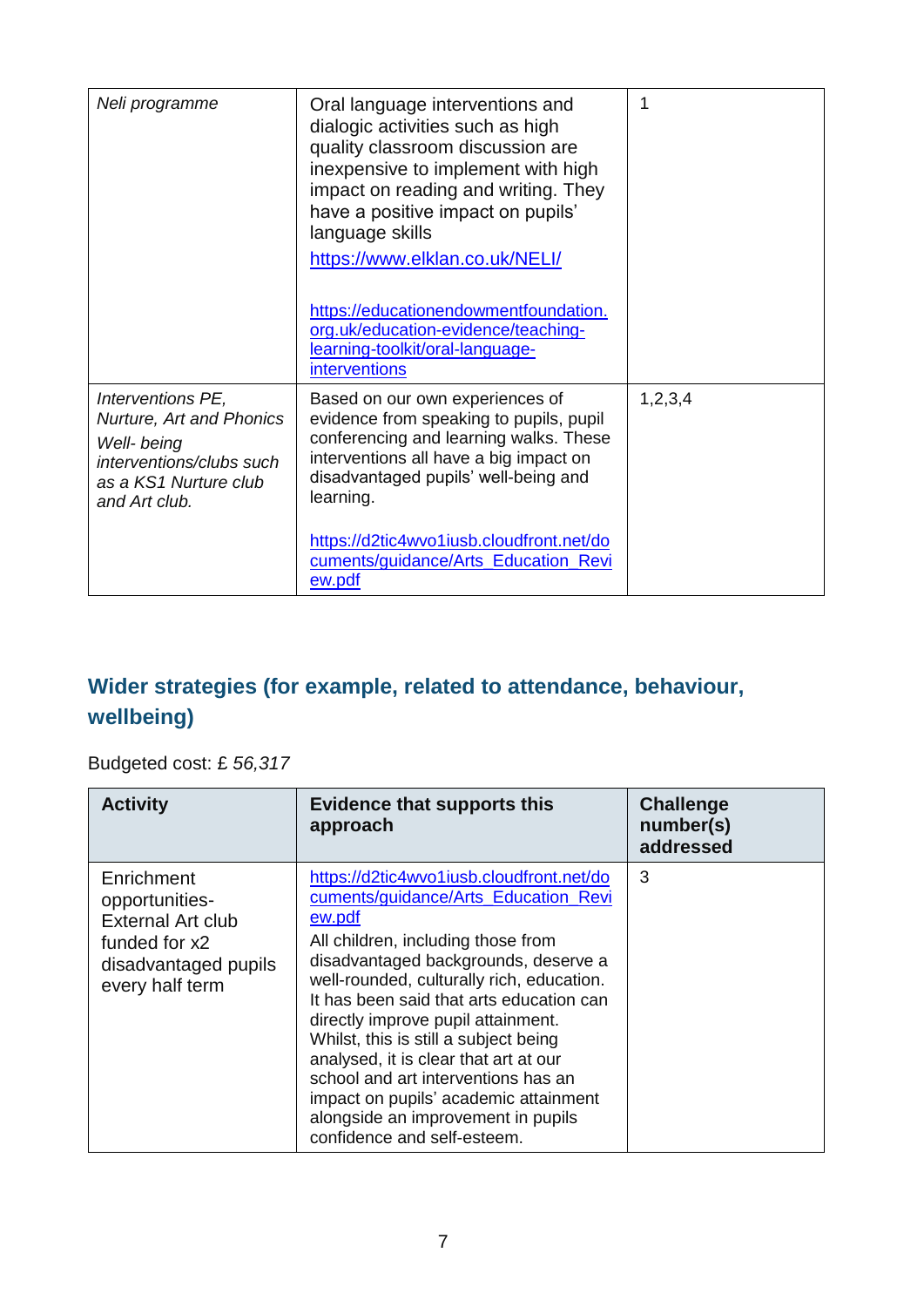| Embedding the<br>principles of good<br>practice set out in the<br>DfE's Improving School<br>Attendance Having<br>good relations with<br>parents<br>Monitoring<br>Attendance officer | Our school is an exciting and safe<br>place to be according to pupil<br>conferencing and surveys.<br>https://www.gov.uk/government/publicat<br>ions/school-attendance/framework-for-<br>securing-full-attendance-actions-for-<br>schools-and-local-authorities                                                                                   | 4   |
|-------------------------------------------------------------------------------------------------------------------------------------------------------------------------------------|--------------------------------------------------------------------------------------------------------------------------------------------------------------------------------------------------------------------------------------------------------------------------------------------------------------------------------------------------|-----|
| The two Learning<br>Mentors role in school.                                                                                                                                         | Our Learning Mentors play a pivotal<br>role in in supporting children in<br>managing their emotions and<br>behaviour. We are proactive in<br>identifying pupils who need<br>behaviour and emotional support to<br>prevent own disruption of learning<br>and others, therefore giving the<br>pupils the support, they need to<br>access learning. | 3,4 |

**Total budgeted cost: £** *194,975*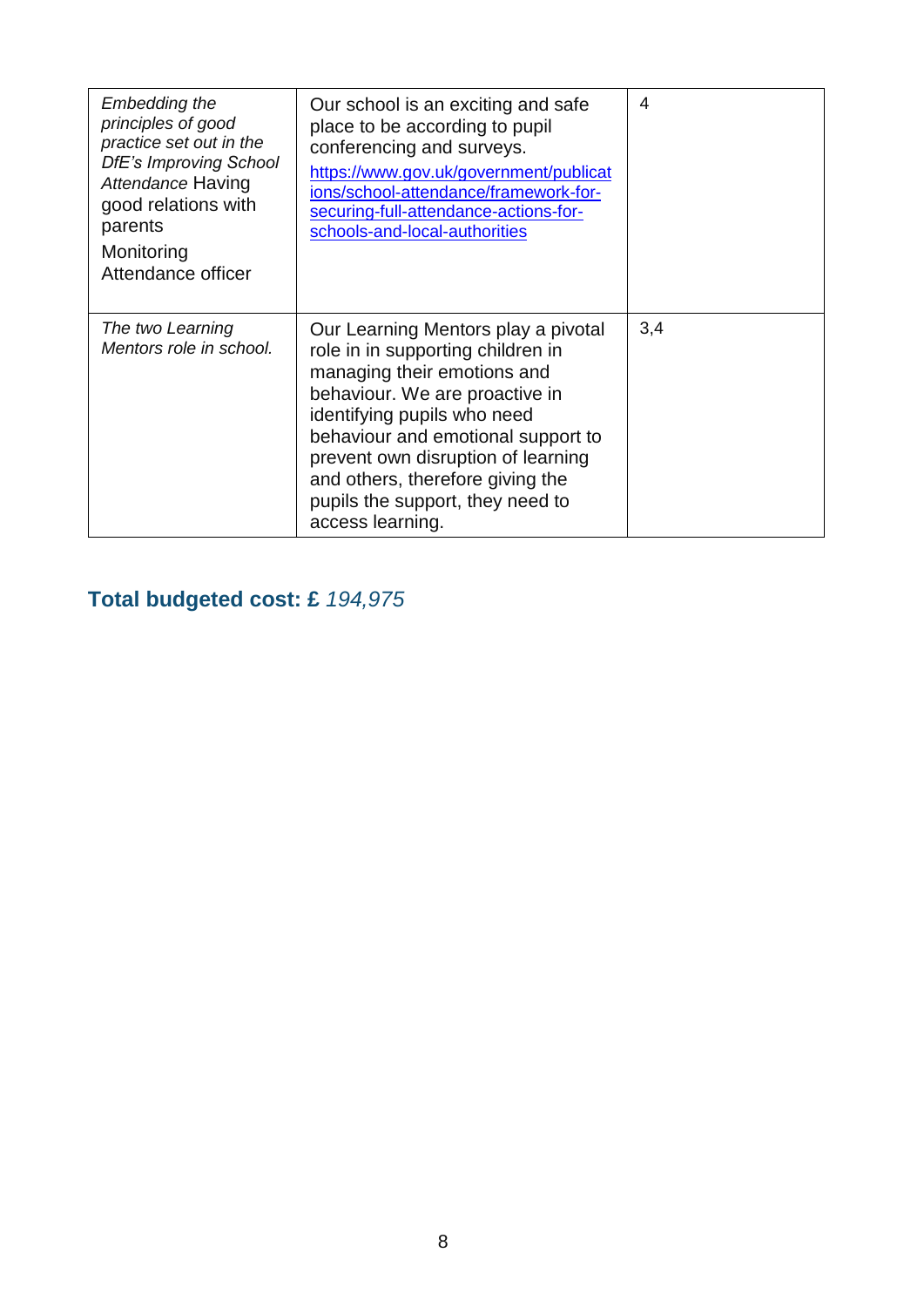## **Part B: Review of outcomes in the previous academic year**

#### **Pupil premium strategy outcomes**

This details the impact that our pupil premium activity had on pupils in the 2020 to 2021 academic year.

Our internal assessments during 2020/2021 suggested that the performance of disadvantaged pupils was slightly lower than in previous years in key areas of the curriculum. However, our Year 6 internal data still shows that by the end of Year 6, our disadvantaged pupils are in line/ slightly outperforming our Non-disadvantaged pupils. As evidenced in schools across the country, school closure was detrimental to our disadvantaged pupils' and they were not able to benefit from targeted interventions/enrichment opportunities to the degree we had intended. The impact was mitigated by our resolution to maintain a high-quality curriculum; including during school closure which was aided by on-line resources such as those provided by Oak National Academy. Our assessments and observations also indicated that pupil behaviour, well-being and mental health were significantly impacted by Covid-19, The impact was particularly acute for disadvantaged pupils. However, rigorous monitoring of data allowed swift identification and implementation of specific interventions on return to school. Due to efficient systems and implementation, disadvantaged pupils were well supported in School closure/National Lockdown. As a result, the gaps partially widened and Highfield Primary School are effectively narrowing any gaps. Internal data has been analysed and effective Catch-up and targeted interventions for targeted pupils have ensured disadvantaged pupils are closing this gap; academically and emotionally. We are building on our approach as set out in this plan so the gap is further closed.

#### **Externally provided programmes**

*Please include the names of any non-DfE programmes that you purchased in the previous academic year. This will help the Department for Education identify which ones are popular in England*

| <b>Programme</b>                   | <b>Provider</b>             |
|------------------------------------|-----------------------------|
| Reading Tutoring for Years 3 and 4 | <b>Family Fischer Trust</b> |
|                                    |                             |

### **Service pupil premium funding (optional)**

*For schools that receive this funding, you may wish to provide the following information:* 

| <b>Measure</b> | <b>Details</b> |
|----------------|----------------|
|                |                |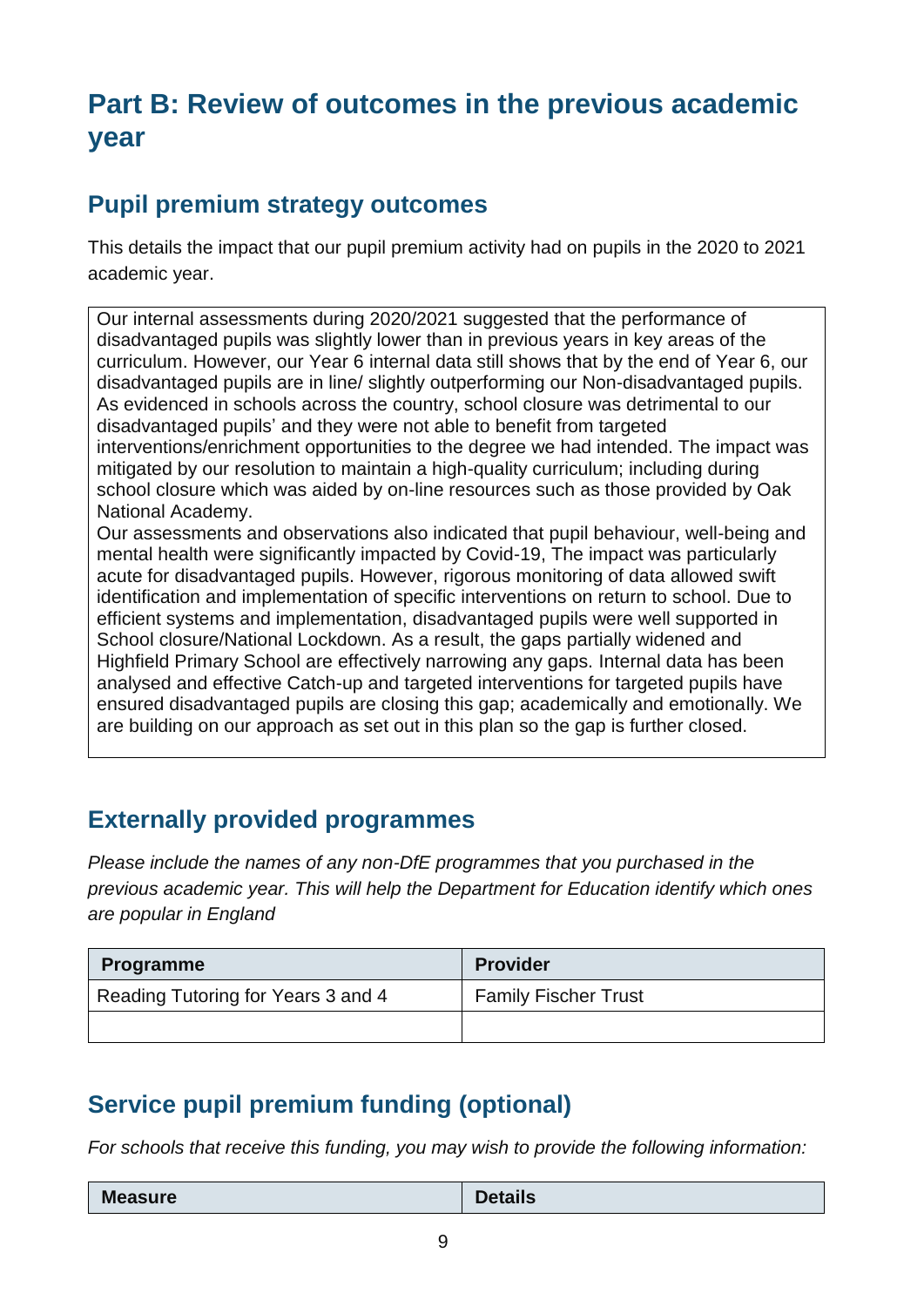| How did you spend your service pupil<br>premium allocation last academic year?    |  |
|-----------------------------------------------------------------------------------|--|
| What was the impact of that spending on<br>service pupil premium eligible pupils? |  |